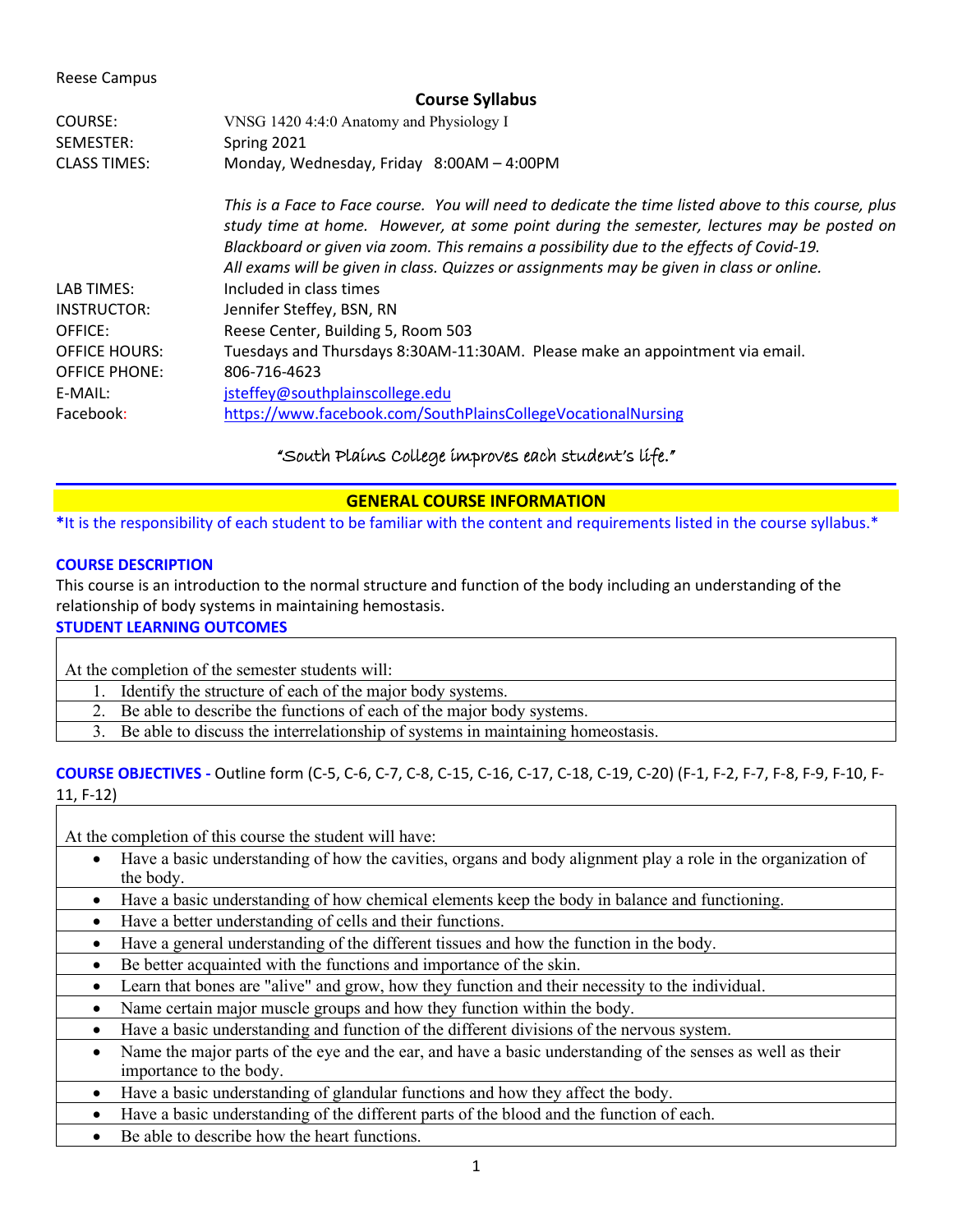- Have a basic understanding of the vessels, their locations and function.
- Have a basic understanding of how the lymph system works and its importance.
- Have a basic understanding of the different divisions of the respiratory system and how it functions.
- Have a general understanding of the divisions, locations, and functions of the digestive system.
- Have a basic understanding of metabolism and its importance in relation to the different functions of the body.
- Have a general understanding of location and function of the urinary system and its importance in maintaining homeostasis.
- Have a very basic understanding of how the body maintains homeostasis through chemical exchanges.
- Be able to locate and state basic functions of the different parts of the reproductive system.
- Have a basic understanding of microbiology, nosocomial infection and infection control.
- Become familiar with and have basic understanding of terminology used in text.
- Be present and punctual for all classes with no more than 2 (two) absences.

# **EVALUATION METHODS**

Written exams, written assignments, quizzes (written and computer-based), and other projects as assigned.

# **ACADEMIC INTEGRITY**

It is the aim of the faculty of South Plains College to foster a spirit of complete honesty and a high standard of integrity. The attempt of any student to present as his or her own any work which he or she has not honestly performed is regarded by the faculty and administration as a most serious offense and renders the offender liable to serious consequences, possibly suspension.

**Cheating** - Dishonesty of any kind on examinations or on written assignments, illegal possession of examinations, the use of unauthorized notes during an examination, obtaining information during an examination from the textbook or from the examination paper of another student, assisting others to cheat, alteration of grade records, illegal entry or unauthorized presence in the office are examples of cheating. Complete honesty is required of the student in the presentation of any and all phases of coursework. This applies to quizzes of whatever length, as well as final examinations, to daily reports and to term papers.

**Plagiarism** - Offering the work of another as one's own, without proper acknowledgment, is plagiarism; therefore, any student who fails to give credit for quotations or essentially identical expression of material taken from books, encyclopedias, magazines and other reference works, or from themes, reports or other writings of a fellow student, is guilty of plagiarism.

# **VARIFICATION OF WORKPLACE COMPETENCIES**

Vocational nurses are expected to know the structure and function of each area of the human body.

# **BLACKBOARD**

**Blackboard is an e-Education platform designed to enable educational innovations everywhere by connecting people and technology. This educational tool will be used in this course throughout the semester.** 

# **FACEBOOK**

The Vocational Nursing Program has a Facebook page at

https://www.facebook.com/SouthPlainsCollegeVocationalNursingProgram in addition to the South Plains College website. "Liking" the South Plains College Vocational Nursing Program Facebook page is not mandatory, nor are personal Facebook accounts, in order to access this page.

# **SCANS and FOUNDATION SKILLS**

Refer also to Course Objectives. Scans and Foundation Skills attached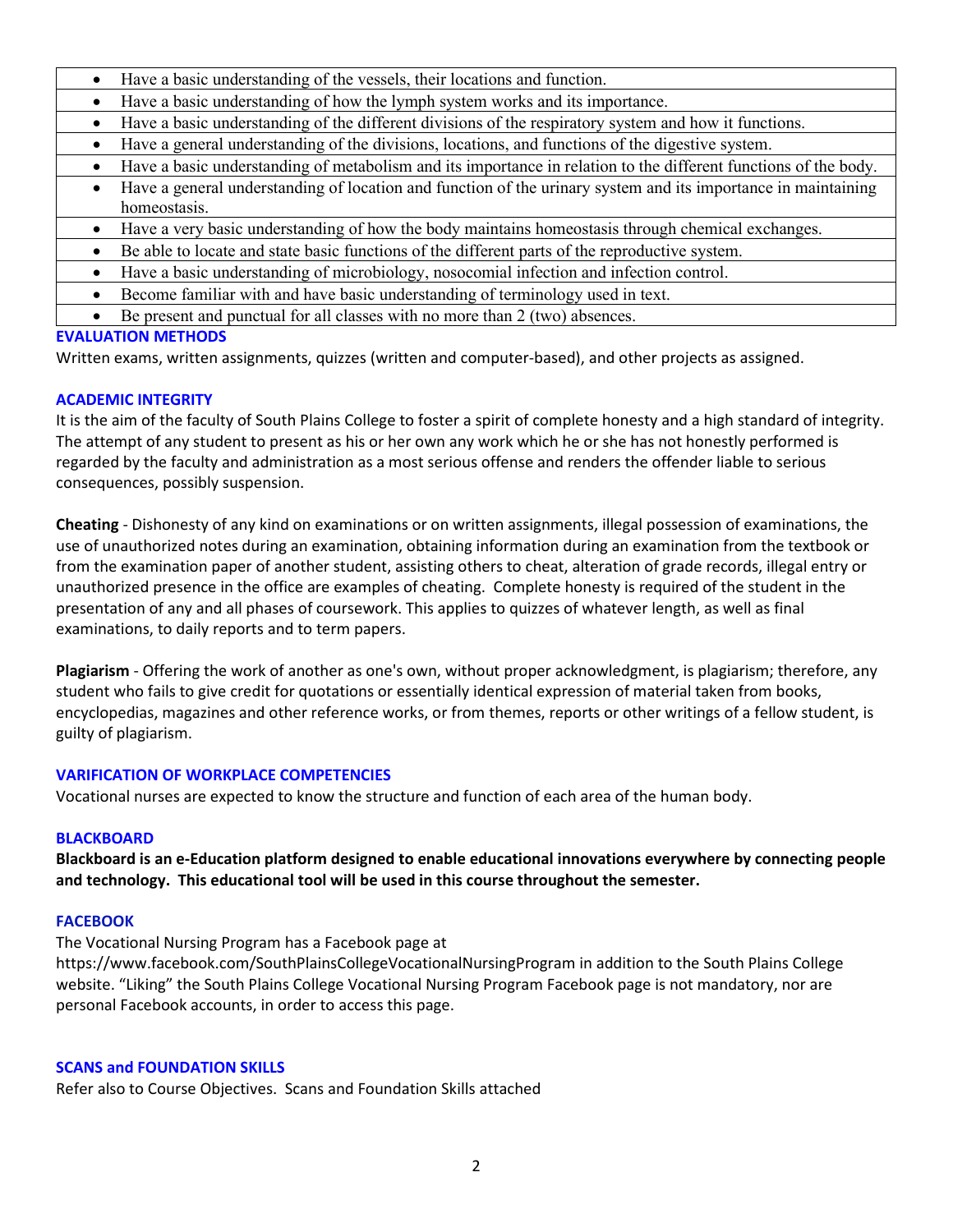## **SPECIFIC COURSE INFORMATION**

## **TEXT AND MATERIALS**

Cohen, B.J., & Hull, K.L. (2019). Memmler's The Human Body in Health and Disease, (14<sup>th</sup> Ed.), Wolters Kluwer. ISBN: 978-1-4963-8050-0

Cohen, B.J., & Hull, K.L. (2019). Study Guide for Memmler's The Human Body in Health and Disease, (14<sup>th</sup> Ed.), Wolters Kluwer. ISBN: 978-1-4963-8054-8

## **SUGGESTED TEXTS**

Williams, L., & Hopper, P. (2019). Understanding Medical Surgical Nursing, (6th ed.), F.A. Davis. ISBN #978-0-8036-6898-0

Williams, L., & Hopper, P. (2019) Study Workbook for Understanding Medical Surgical Nursing,  $(6<sup>th</sup>$  ed.), F.A. Davis. ISBN #978-0-8036-6900-0

## **ADDITIONAL CLASSROOM ITEMS**

Students should come to class prepared with pens, pencils, and a spiral notebook for taking notes, completing quizzes or assignments in class. Students should be prepared to take notes over lecture material if they choose. If PowerPoint outlines are posted on Blackboard, they must be printed prior to class. Class time will not be given for printing notes.

## **FACE COVERING COURSE SYLLABUS STATEMENT**

It is the policy of South Plains College for the Spring 2021 semester that as a condition of on-campus enrollment, all students are required to engage in safe behaviors to avoid the spread of COVID-19 in the SPC community. Such behaviors specifically include the requirement that all students properly wear CDC-compliant face coverings while in SPC buildings including in classrooms, labs, hallways, and restrooms. Failure to comply with this policy may result in dismissal from the current class session. If the student refuses to leave the classroom or lab after being dismissed, the student may be referred to the Dean of Students on the Levelland campus or the Dean/Director of external centers for Student Code of Conduct Violation.

The first incident without proper face-covering will include a reminder and the student must be properly wear the face covering. If a second incident occurs, the student will be placed on probation. If there is a third incident, the student will be dismissed from the vocational nursing program.

## **EMERGENCY MESSAGES**

The student should notify his/her family that in case of an emergency during normal class schedule, they should call the Nursing Office at (806)716-4626 or (806)716-4719. Class will not be interrupted unless it is an emergency, so they must identify themselves and say it is an emergency to get immediate action.

The student should notify his/her family that in the case of an emergency during clinical rotations, they should call and leave a message or text (who they are and who they need to get in touch with for an emergency) to the number or numbers provided to them in the clinical course syllabus and/or on the clinical course schedule..

## **Dropping a class**

Students should submit a **[Student Initiated Drop Form](https://forms.office.com/Pages/ResponsePage.aspx?id=ZrGRbWrP6UWeIqAmJdCCqRkmPIpp6AVCixFJfcqITt9UODExTUFXS0JOODhJOTlYM0NEV1kzRk9GMS4u)** online**.**

**Students will not be required to obtain an instructor signature to drop**, however, we do encourage students to communicate with instructors or advisors prior to dropping a course when they are able. **There will be no charge for drops for the fall or spring semesters**.

**Withdrawing from all classes**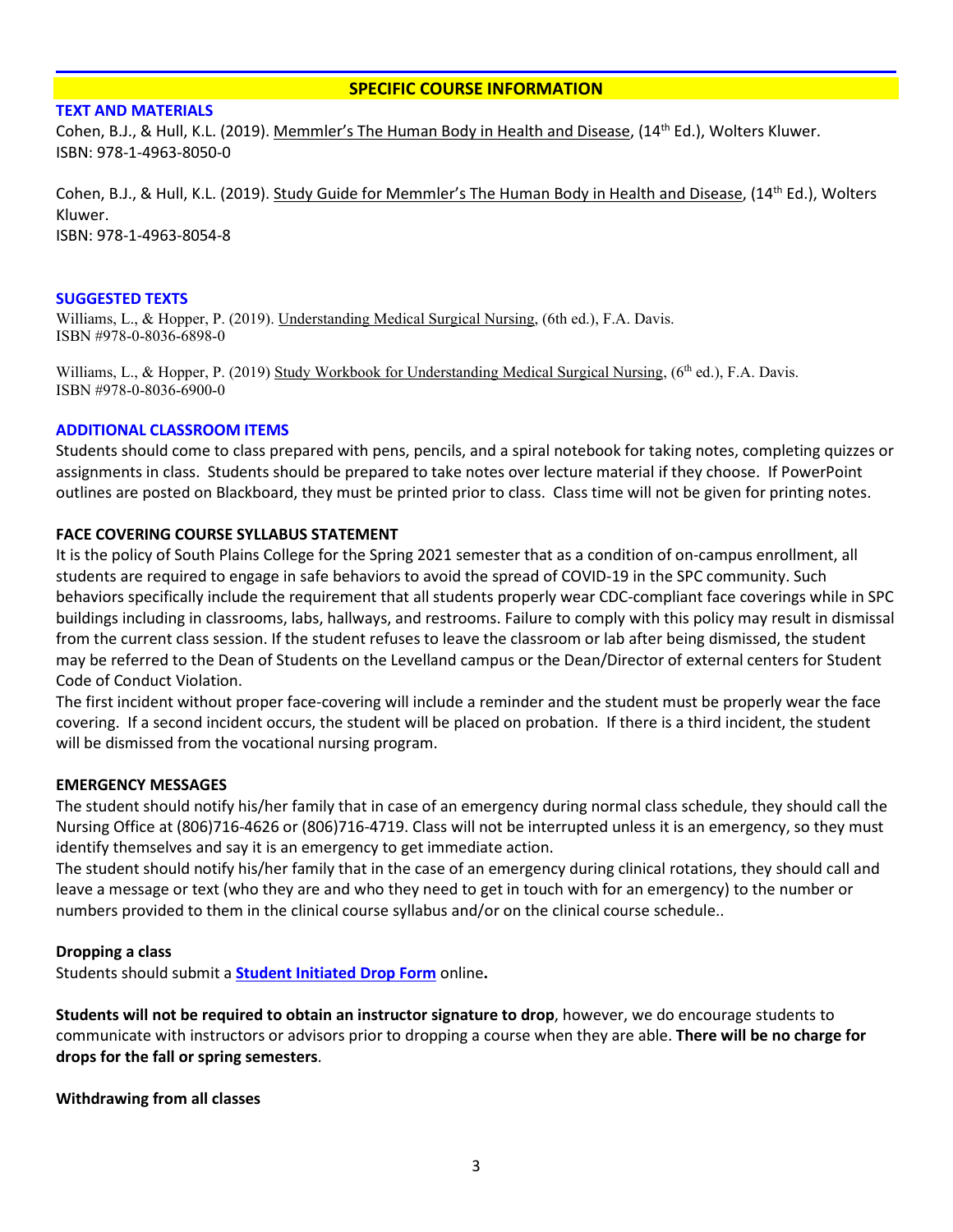If a student wishes to withdraw from all courses, they should initiate that process with the Advising Office. They can schedule an appointment with an advisor by visiting [http://www.southplainscollege.edu/admission](http://www.southplainscollege.edu/admission-aid/advising/spcadvisors.php)[aid/advising/spcadvisors.php](http://www.southplainscollege.edu/admission-aid/advising/spcadvisors.php) or by calling 806-716-2366.

## **Schedule Change (after late registration and before census date)**

To make a schedule change after late registration (August 28) and before the census date (September 9), students should submit a **[Schedule Change Form.](https://forms.office.com/Pages/ResponsePage.aspx?id=ZrGRbWrP6UWeIqAmJdCCqRkmPIpp6AVCixFJfcqITt9UODIyTkRZSkFHVDNSVFRFV0g0T0tVWVAwRi4u)**

After late registration, adding a class requires instructor approval. If a student is requesting to be added to one of your courses and you approve, please email [registrar@southplainscollege.edu](mailto:registrar@southplainscollege.edu) with your approval. This can take the place of signature on the Schedule Change Form that we have required in the past.

For additional information regarding schedule changes, drops and withdrawals, [click here.](http://www.southplainscollege.edu/admission-aid/apply/schedulechanges.php)

## **ATTENDANCE POLICY (\*READ CAREFULLY)**

4.1-A. CLASSROOM ATTENDANCE: Learning is fostered in the classroom environment. Missing even one lecture/class activity can negatively impact student performance; therefore, classroom attendance is mandatory and students are accountable to attend and be on time for class.

 Students are expected to do all classwork at the time scheduled, whether the class is "live," per pre-corded lecture or via Zoom—this means the students should be "in class" during this time, not working, driving, shopping or doing some other activity.

 **ZOOM classes/meetings:** Zoom meetings are considered formal classes. Therefore, the student must be present in stationary environment—not working, driving, shopping or engaged in some other activity. There should be no TV, cell phones or other distractors during the meeting. **The student's camera must be on for the entire time of the class/meeting.** The microphone should be muted unless the student is answering a question, presenting information, or otherwise engaged in the course discussion. **If the student does not follow zoom etiquette as outlined in the VN handbook, the student will be removed from the zoom meeting and given an absence. The student MUST BE ON TIME for the zoom meeting; once the course instructor has started the lecture/meeting, the late student WILL NOT be allowed in and will be counted as absent.**

Students must attend all live classroom presentations and all Zoom meetings. A student who exceeds the allowable absences in any one class will be withdrawn from the program except in the case of a Covid exposure (see handbook for policy).

**LIVE classroom**: students must be in their seat ready for class at the scheduled time.

Roll may be taken at any time during the class. Anytime the student is not present, the student is counted as a full absence. Breaks are given during the lecture time. Because we must closely monitor student movement in the building, you may only have a break when one is given. If you leave the classroom for any reason, you may not return and are counted absent. Students should break times wisely--going to the bathroom, getting refreshment, etc. rather than spending time on cell phones and then wanting to go to the bathroom when class starts.

The facial covering must be worn at all times while in the building, including going to the bathroom. The student may go outside and remove the covering as long as a 6-foot distance is maintained during this time.

COVID exposure: see policy in VN Student Handbook.

 Absences are recorded for the whole day if a class is scheduled for the whole day. If a student leaves before the end of the class period, the student is marked "absent" for the day. A student who misses the morning session may attend the afternoon session to get the information, but the student is still marked as "absent" for the day. There are no "half-day" absences. If the student is asked to leave the classroom for any reason (sleeping, talking or other inappropriate behavior), the student is given an absence and the subsequent point deduction.

 Attendance is most often taken by a sign in sheet. Students who "forget" to sign in are counted as absent. Attendance will be recorded by the instructor for required zoom meetings.

Students are given numerous days off for holidays and Spring/Fall breaks, not including weekends. In addition, classes are over by 4:00 p.m. This should give students ample time to take care of business, schedule medical and other necessary appointments.

As a matter of courtesy and professional behavior, a student who is going to be absent should email or call the course instructor and inform the instructor of the pending absence.

4.1-B Tardy: Tardiness is not accepted in the Vocational Nursing Program. Students are either present on time or they are absent.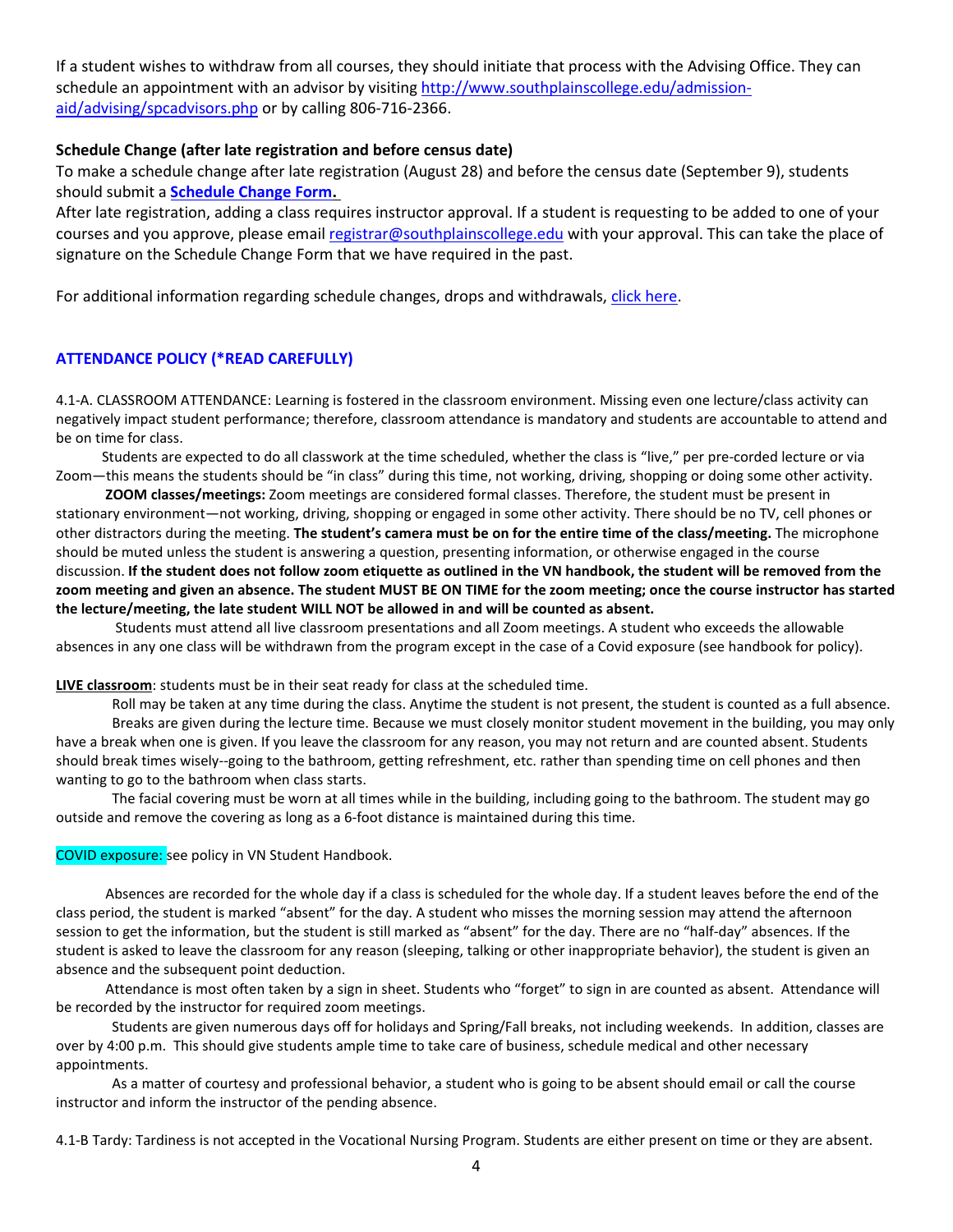## **Class Attendance**

Students are expected to attend all classes in order to be successful in a course. The student may be administratively withdrawn from the course when absences become excessive as defined in the course syllabus.

Because of the fast pace of this course within the Vocational Nursing Program and as stated in the Vocational Nursing Student Handbook, make up work is not accepted in this course. Students are officially enrolled in all courses for which they pay tuition and fees at the time of registration. Should a student, for any reason, delay in reporting to a class after official enrollment, absences will be attributed to the student from the first class meeting.

Students who enroll in a course but have "Never Attended" by the official census date, as reported by the faculty member, will be administratively dropped by the Office of Admissions and Records. A student who does not meet the attendance requirements of a class as stated in the course syllabus and does not officially withdraw from that course by the official census date of the semester, may be administratively withdrawn from that course and receive a grade of "X" or "F" as determined by the instructor. Instructors are responsible for clearly stating their administrative drop policy in the course syllabus, and it is the student's responsibility to be aware of that policy.

It is the student's responsibility to verify administrative drops for excessive absences through MySPC using his or her student online account. If it is determined that a student is awarded financial aid for a class or classes in which the student never attended or participated, the financial aid award will be adjusted in accordance with the classes in which the student did attend/participate and the student will owe any balance resulting from the adjustment.

(http://catalog.southplainscollege.edu/content.php?catoid=47&navoid=1229#Class\_Attendance)

ATTENDANCE PHILOSOPHY: Research has proven that academic achievement for each student is enhanced when the student has regular and punctual attendance. In order to foster accountability, to match the work environment policies, and to foster learning and understanding, attendance is mandatory in the Vocational Nursing Program. Understanding that illnesses and unavoidable problems do arise, the VNP does allow for some absences within the program. Faculty do not inquire as to why a student is absent because the student is an adult learner. Faculty also do not do make up classes or repeat lectures for students who miss a class; students who are absent should obtain missed information from a fellow classmate.

Additionally, one way a student demonstrates the nursing caring attitude is through timeliness and attendance.

**Allowable absences in this class will be two (2) absences. Students should take an absence when they are truly ill (running fever, nausea/vomiting not due to pregnancy, diarrhea or some other communicable disease). A physician's release should be submitted when the student is treated by a physician.**

**Students who exceed the allowable absence no longer meet the course criteria and must withdraw. Students who attend class exposing classmates to disease will receive a 10 point deduction on the next (or current) examination!**

4.1-C. ATTENDANCE RECORDS**:** Because the student is an adult learner, each student should keep his/her own record of absence. Faculty is under NO obligation to inform a student of absences; the student will be notified when he/she no longer meets program objectives because of excessive absences and the student is being withdrawn. *Should the student believe a discrepancy exists, the student should submit the notice in writing to the Program Director within 24 hours of notification.*

## **ASSIGNMENT POLICY**

All assignments must be completed by the assigned due date. Late and/or incomplete work will **not** be accepted and a grade of zero will be recorded. Assignments, quizzes, exams, and skills that are missed may not be made up.

It is the responsibility of the student to be informed of class progress and assignments and to come to class prepared to participate in discussion, to turn in any assignments due, and/or take the quiz or test scheduled for that day. Reading any assigned material assists the student to listen to the lecture with a higher degree of acuity and to participate in class discussion more effectively. A student cannot expect to understand what is being said in class when s/he has had no previous contact with the ideas or terms related to a given topic.

**Workbook/Study Guide:** The workbook is designed to give learners of all styles the opportunity to enhance learning this material and all students should complete the workbook chapters as part of their ongoing study.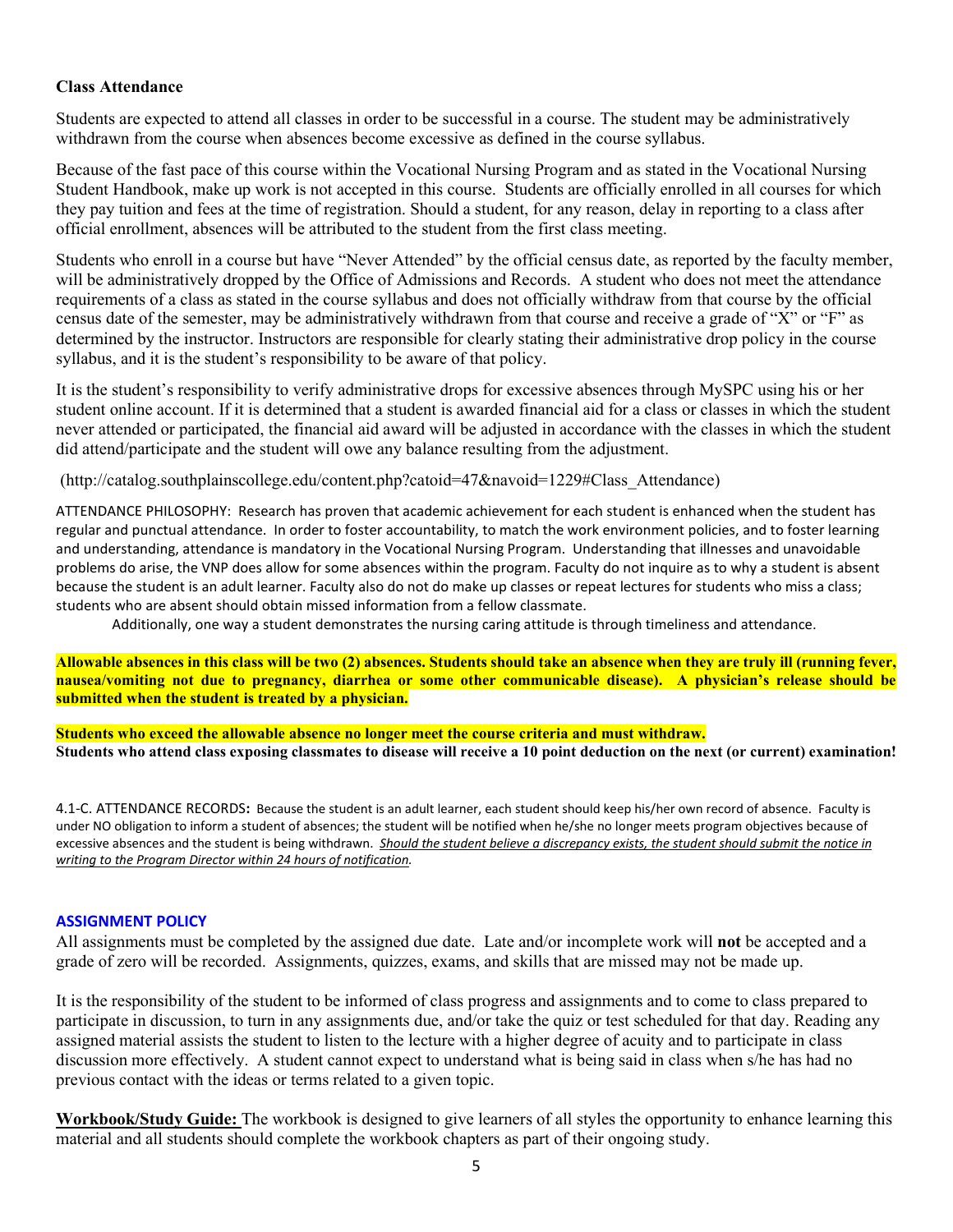The handbooks that accompany the text books offer the students different learning styles or ways of comprehending information. Students struggling to understand the text should refer to these additional books. Students may also access the published website for additional helps.

#### **COMPUTER USAGE**

As computer technology in the field of health occupations continues to become more popular, computers will be used in this course for several assignments. All students have access to computers and printers on the South Plains College campus. Students will be expected to utilize computers to access assignments and classroom resources. All registered students are supplied with a working email account from South Plains College.

## **ALL STUDENTS ARE EXPECTED TO KNOW THEIR SPC STUDENT USER NAME AND PASSWORD.**

#### **COMPUTER LAB USAGE**

Currently the campus computer lab in building 5 remains closed due to the Covid-19 crisis. Computers are available in the labs at building 8 for student use.

## **EXAMS**

Exams are a measurement of learning, and while they do not measure ALL learning, exams are the instruments used in the academic setting to measure learning. Because of the nature of this material and of nursing, ALL information in this course is important. Someday, the student in the role of the vocational nurse may be the only person to stand between the patient and harm or death. Therefore, the student is NOT merely studying to pass the exam, but studying to intervene on the behalf of the patient.

A&P is a foundational course to nursing. Students must know where the body parts are and how they function so that when they are learning in nursing, they can understand what is going wrong and how to appropriately intervene!

All written exams will be given. Exams may cover information given during lecture, handouts, and assigned reading of the texts. At the completion of the course a written *comprehensive* final examination will be given. Exams will be in the form of multiple choice, matching, select all that apply, and completion.

Diagram exams may be given in conjunction with unit exams or may be given more like a pop test. Diagram exams are cumulative, meaning that the student will see many of the diagrams more than one time—nursing students (and later nurses) will always need to know where the body parts are and how they work!

In class assignments/workbook assignments, homework assignments, or pop tests will be averaged in with diagram exams.

## **NO HATS OR CAPS ARE TO BE WORN DURING QUIZZES AND EXAMS. BOOKS, FOOD AND BACKPACKS ARE NOT TO BE IN THE ROOM DURING EXAMINATIONS.**

- 1. Grades will be given to students during allotted class time.
- 2. Each student should know current course averages for all classes.
- 3. **Students must earn a "C" (75) or better in this class for progression**.
- 4. Students have the opportunity to review all grades as they are recorded. Should the student have any questions about a specific grade or specific test question, the student must discuss this with the instructor within 48 hours of notification of grade assignment. Once the 48 hours have passed without the student questioning the grade or question, **the assigned grade is final and may not be challenged at the end of the course. The final exam may not be reviewed.**
- 5. The Final Exam grade and a numerical course grade will NOT be posted on BlackBoard. The final course grade will be posted to CampusConnect as the transcripted letter grade.
- 6. Once grades are posted, an exam is ready for review. When possible, exams will be made available for all students to review at the end of a lecture (time permitting) but if not possible, a student may email me for an appointment to come by the office and review the exam.

#### **Grades will not be given or discussed by email or phone.**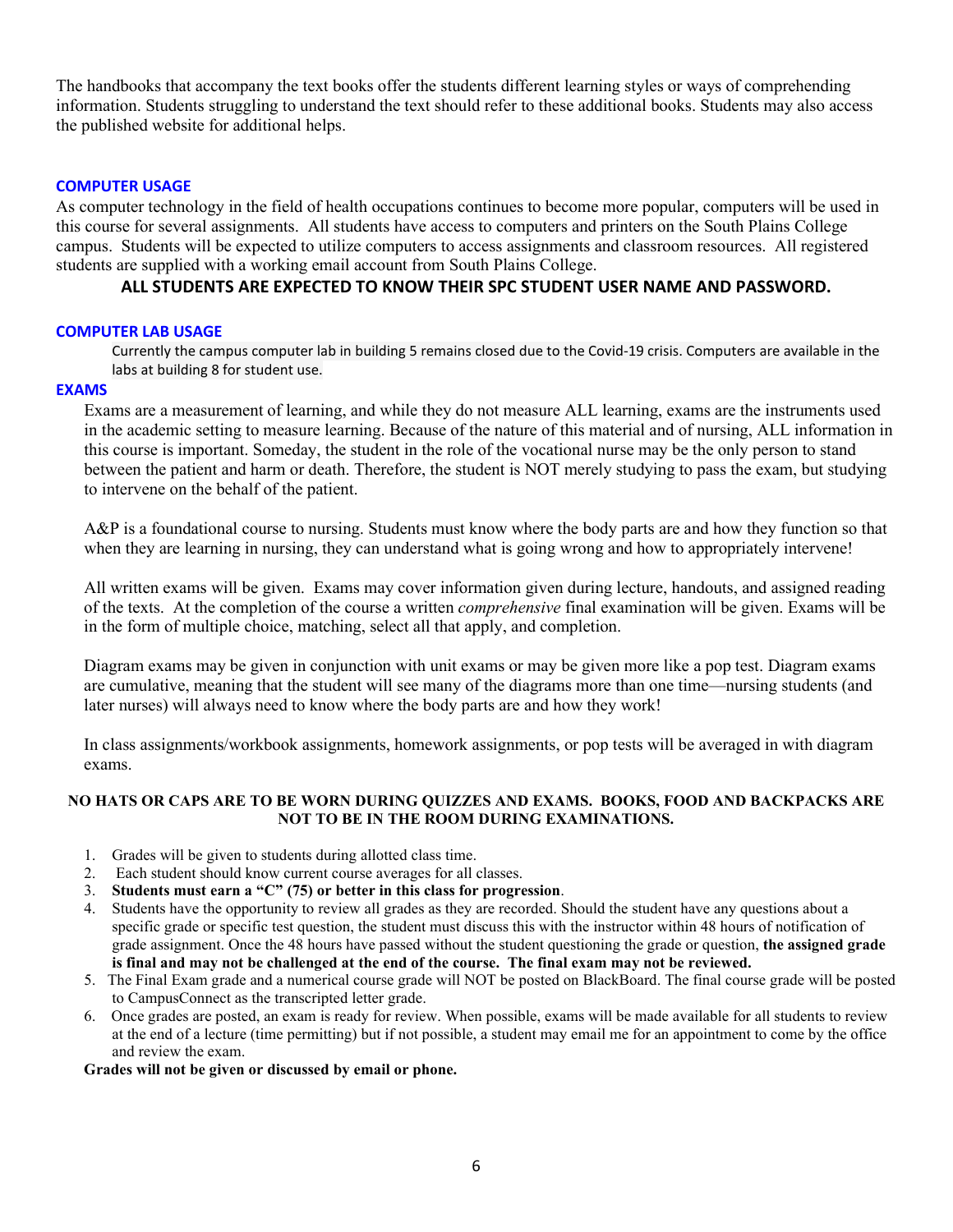#### **MISSED EXAMS/MAKEUP WORK:**

- 1. There will be NO make-up exams for a missed unit exam. Since the final exam is comprehensive (meaning that it covers the entire course), the final exam grade will be substituted for the first missed unit exam grade only. Should any additional unit exam be missed, a grade of "0" will be recorded.
- 2. **No exams will be given prior to the originally scheduled exam.**
- **3. All exams will be on scantron. The student is responsible for turning in 4 (50's) and 2 (100) scantrons, to the instructor. All scantrons need to be turned in before the first test. If not, the test grade will result in a "0".**

**MISSED EXAMS DUE TO COVID: See VN Student Handbook** 

## **GRADING POLICY**

Students must earn an overall grade of 75 or better in this course section to pass.

## **Final semester grades will be based on the following:**

**Unit Exams: 50% Diagram Exams/daily work/pop tests: 20% Final Exam: 30%**

| Grading Scale: 90-100 |               | А  |
|-----------------------|---------------|----|
|                       | 80-89         | R. |
|                       | 75-79         | C  |
|                       | 70-74         | D  |
|                       | 69 or Below F |    |

The Final Course grade will not be rounded up. Example: Your average is 79.8. Your grade will be 79 which is a C.

## **COMMUNICATION POLICY**

• Electronic communication between instructor and students in this course will utilize the South Plains College Blackboard and email systems. The instructor will not initiate communication using private email accounts. Students are encouraged to check SPC email on a regular basis. Students will also have access to assignments, weblinks, handouts, and other vital material which will be delivered via Blackboard. Any student having difficulty accessing the Blackboard or their email should immediately contact the help desk.

## **Email Policy**:

- A. Students are expected to read and, if needed, respond in a timely manner to college e-mails. It is suggested that students check college e-mail daily to avoid missing time-sensitive or important college messages. Students may forward college e-mails to alternate e-mail addresses; however, SPC will not be held responsible for e-mails forwarded to alternate addresses.
- B. A student's failure to receive or read official communications sent to the student's assigned e-mail address in a timely manner does not absolve the student from knowing and complying with the content of the official communication.
- C. The official college e-mail address assigned to students can be revoked if it is determined the student is utilizing it inappropriately. College e-mail must not be used to send offensive or disruptive messages nor to display messages that violate state or federal law
- D. Instructors make every attempt to respond to student emails *during regular college business hours* when faculty are on campus. Instructors *are not* required to answer emails after hours or on weekends.
- E. Students who use email inappropriately to faculty, students, staff or others will be placed on probation for the first offense; dismissed from the program for a second offense.

**Texting Faculty**: Students should not text faculty via the faculty cell phone. Written communication should be by email, office phone, or personal notes. The faculty cell phone is for contact during the clinical hours ONLY and should not be used outside the clinical experience. Students who text faculty will be placed on probation for the first offense and dismissed from the program for the second offense.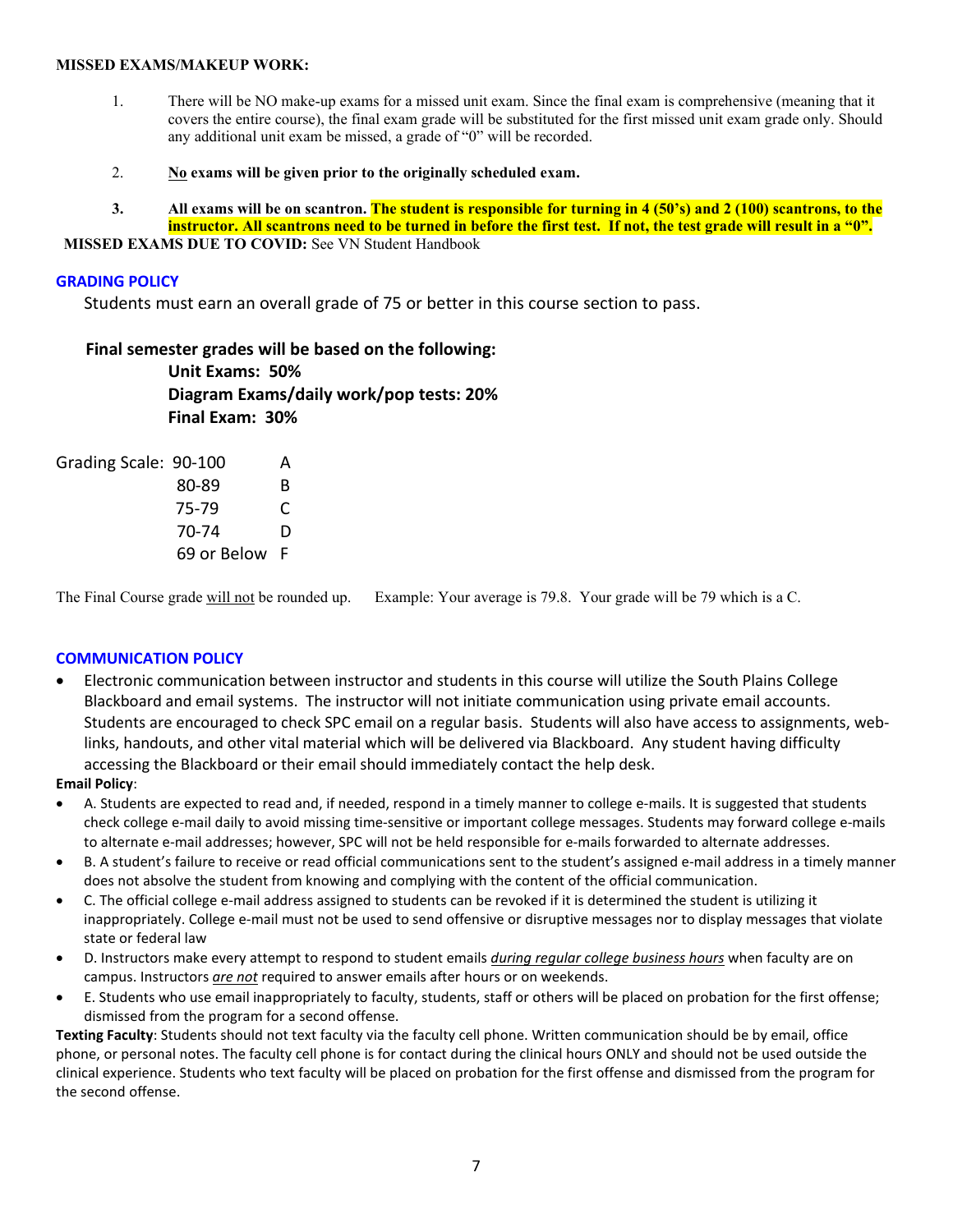## **STUDENT CONDUCT**

Rules and regulations relating to the students at South Plains College are made with the view of protecting the best interests of the individual, the general welfare of the entire student body and the educational objectives of the college. As in any segment of society, a college community must be guided by standards that are stringent enough to prevent disorder, yet moderate enough to provide an atmosphere conducive to intellectual and personal development. A high standard of conduct is expected of all students. When a student enrolls at South Plains College, it is assumed that the student accepts the obligations of performance and behavior imposed by the college relevant to its lawful missions, processes and functions. Obedience to the law, respect for properly constituted authority, personal honor, integrity and common sense guide the actions of each member of the college community both in and out of the classroom. Students are subject to federal, state and local laws, as well as South Plains College rules and regulations. A student is not entitled to greater immunities or privileges before the law than those enjoyed by other citizens. Students are subject to such reasonable disciplinary action as the administration of the college may consider appropriate, including suspension and expulsion in appropriate cases for breach of federal, state or local laws, or college rules and regulations. This principle extends to conduct off-campus which is likely to have adverse effects on the college or on the educational process which identifies the offender as an unfit associate for fellow students.

Any student who fails to perform according to expected standards may be asked to withdraw. Rules and regulations regarding student conduct appear in the current Student Guide.

## **SPECIAL REQUIREMENTS (\*Read Carefully)**

- Students must present the signature page acknowledging that the student has read and understands the content of this syllabus.
- **These signature pages are due by Friday of the first week of classes.**
	- **Cell Phones ATTENTION: ALL CELL PHONES SHOULD BE KEPT IN LOCKERS OR IN YOUR CAR DURING THE CLASS TIME!**
	- *If a student's cell phone goes off during lecture, the phone will be taken up and not given back until after class.*
	- *Should a cell phone go off during an exam, that student's test will end right there with a "50" recorded as the highest possible grade for this exam grade. (Even if the student is on the last question of that exam).*

## **COURSE DISCLAIMER**

**To Be Successful in this course:** *Because this information is VITAL to becoming a safe and effective vocational nurse, the student MUST commit to learning this information as thoroughly as possible. The BEST way to do this is through diligent DAILY study and weekly review!*

Jennifer Steffey, RN Vocational Nursing Instructor SPC Vocational Nursing Program – Reese Center

## **ACCOMMODATIONS**

**4.1.1.1. Diversity Statement** In this class, the teacher will establish and support an environment that values and nurtures individual and group differences and encourages engagement and interaction. Understanding and respecting multiple experiences and perspectives will serve to challenge and stimulate all of us to learn about others, about the larger world and about ourselves. By promoting diversity and intellectual exchange, we will not only mirror society as it is, but also model society as it should and can be.

**4.1.1.2. Disabilities Statement** Students with disabilities, including but not limited to physical, psychiatric, or learning disabilities, who wish to request accommodations in this class should notify the Disability Services Office early in the semester so that the appropriate arrangements may be made. In accordance with federal law, a student requesting accommodations must provide acceptable documentation of his/her disability to the Disability Services Office. For more information, call or visit the Disability Services Office at Levelland (Student Health & Wellness Office) 806-716-2577, Reese Center (Building 8) 806-716-4675, or Plainview Center (Main Office) 806-716-4302 or 806-296-9611.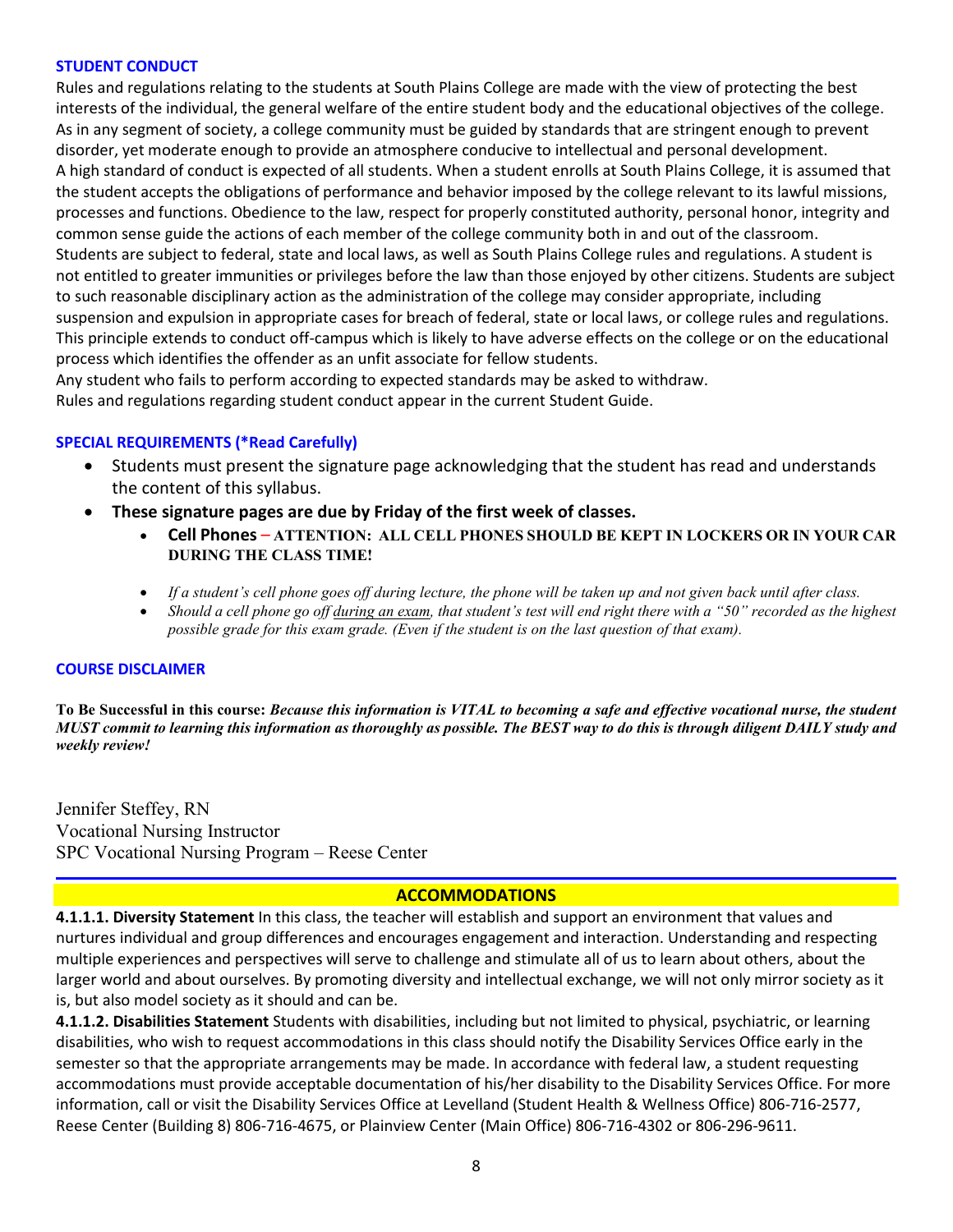**4.1.1.3 Non-Discrimination Statement** South Plains College does not discriminate on the basis of race, color, national origin, sex, disability or age in its programs and activities. The following person has been designated to handle inquiries regarding the non-discrimination policies: Vice President for Student Affairs, South Plains College, 1401 College Avenue, Box 5, Levelland, TX 79336. Phone number 806-716-2360.

**4.1.1.4 Title IX Pregnancy Accommodations Statement** If you are pregnant, or have given birth within six months, Under Title IX you have a right to reasonable accommodations to help continue your education. To [activate](http://www.southplainscollege.edu/employees/manualshandbooks/facultyhandbook/sec4.php) accommodations you must submit a Title IX pregnancy accommodations request, along with specific medical documentation, to the Director of Health and Wellness. Once approved, notification will be sent to the student and instructors. It is the student's responsibility to work with the instructor to arrange accommodations. Contact the Director of Health and Wellness at 806-716-2362 or [email](http://www.southplainscollege.edu/employees/manualshandbooks/facultyhandbook/sec4.php) [cgilster@southplainscollege.edu](mailto:cgilster@southplainscollege.edu) for assistance.

**4.1.1.5 OPTIONAL STATEMENT - Campus [Concealed Carry](http://www.southplainscollege.edu/employees/manualshandbooks/facultyhandbook/sec4.php) Statement** Texas Senate Bill - 11 (Government Code 411.2031, et al.) authorizes the carrying of a concealed handgun in South Plains College buildings only by persons who have been issued and are in possession of a Texas License to Carry a Handgun. Qualified law enforcement officers or those who are otherwise authorized to carry a concealed handgun in the State of Texas are also permitted to do so. Pursuant to Penal Code (PC) 46.035 and South Plains College policy, license holders may not carry a concealed handgun in restricted locations. For a list of locations and Frequently Asked Questions, please refer to the Campus Carry page at: <http://www.southplainscollege.edu/campuscarry.php>

Pursuant to PC 46.035, the open carrying of handguns is prohibited on all South Plains College campuses. Report violations to the College Police Department at 806-716-2396 or 9-1-1.

#### **FOUNDATION SKILLS**

#### **BASIC SKILLS–Reads, Writes, Performs Arithmetic and Mathematical Operations, Listens and Speaks**

F-1 Reading–locates, understands, and interprets written information in prose and in documents such as manuals, graphs, and schedules.

F-2 Writing–communicates thoughts, ideas, information and messages in writing and creates documents such as letters, directions, manuals, reports, graphs, and flow charts.

- F-3 Arithmetic–performs basic computations; uses basic numerical concepts such as whole numbers, etc.
- F-4 Mathematics–approaches practical problems by choosing appropriately from a variety of mathematical techniques.
- F-5 Listening–receives, attends to, interprets, and responds to verbal messages and other cues.

F-6 Speaking–organizes ideas and communicates orally.

#### **THINKING SKILLS–Thinks Creatively, Makes Decisions, Solves Problems, Visualizes and Knows How to Learn and Reason**

F-7 Creative Thinking–generates new ideas.

F-8 Decision-Making–specifies goals and constraints, generates alternatives, considers risks, evaluates and chooses best alternative.

F-9 Problem Solving–recognizes problems, devises and implements plan of action.

F-10 Seeing Things in the Mind's Eye–organizes and processes symbols, pictures, graphs, objects, and other information.

F-11 Knowing How to Learn–uses efficient learning techniques to acquire and apply new knowledge and skills.

F-12 Reasoning–discovers a rule or principle underlying the relationship between two or more objects and applies it when solving a problem.

#### **PERSONAL QUALITIES–Displays Responsibility, Self-Esteem, Sociability, Self-Management, Integrity and Honesty**

F-13 Responsibility–exerts a high level of effort and perseveres towards goal attainment.

F-14 Self-Esteem–believes in own self-worth and maintains a positive view of self.

F-15 Sociability–demonstrates understanding, friendliness, adaptability, empathy and politeness in group settings.

F-16 Self-Management–assesses self accurately, sets personal goals, monitors progress and exhibits self-control.

F-17 Integrity/Honesty–chooses ethical courses of action.

#### **SCANS COMPETENCIES**

C-1 **TIME** - Selects goal - relevant activities, ranks them, allocates time, prepares and follows schedules.

C-2 **MONEY** - Uses or prepares budgets, makes forecasts, keeps records and makes adjustments to meet objectives.

C-3 **MATERIALS AND FACILITIES** - Acquires, stores, allocates, and uses materials or space efficiently.

C-4 **HUMAN RESOURCES** - Assesses skills and distributes work accordingly, evaluates performances and provides feedback.

#### **INFORMATION - Acquires and Uses Information**

C-5 Acquires and evaluates information.

C-6 Organizes and maintains information.

C-7 Interprets and communicates information.

C-8 Uses computers to process information.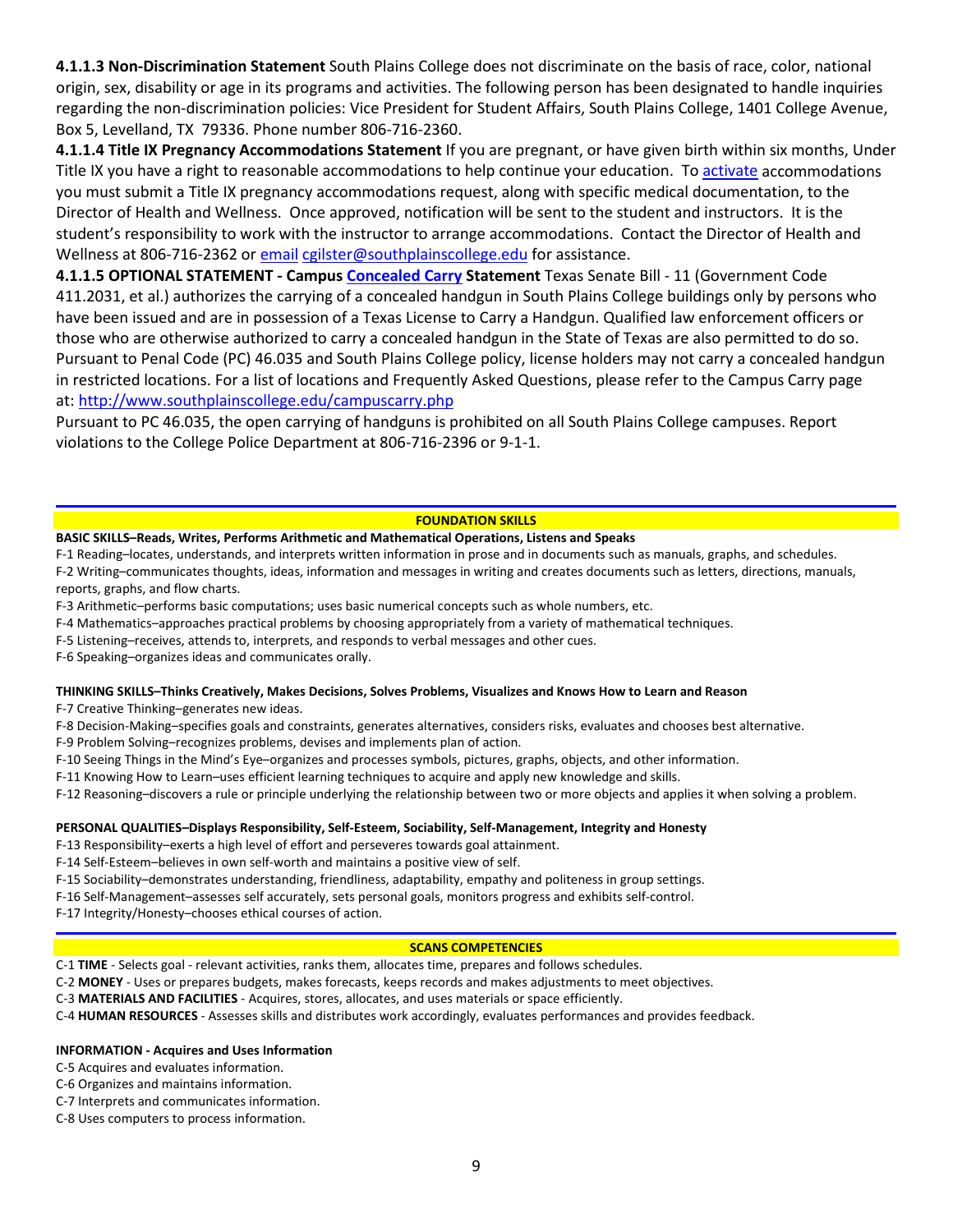#### **INTERPERSONAL–Works With Others**

C-9 Participates as a member of a team and contributes to group effort.

C-10 Teaches others new skills.

C-11 Serves Clients/Customers–works to satisfy customer's expectations.

C-12 Exercises Leadership–communicates ideas to justify position, persuades and convinces others, responsibly challenges existing procedures and policies.

C-13 Negotiates-works toward agreements involving exchanges of resources; resolves divergent interests.

C-14 Works With Diversity–works well with men and women from diverse backgrounds.

#### **SYSTEMS–Understands Complex Interrelationships**

C-15 Understands Systems–knows how social, organizational, and technological systems work and operates effectively with them.

C-16 Monitors and Corrects Performance–distinguishes trends, predicts impacts on system operations, diagnoses systems performance and corrects malfunctions.

C-17 Improves or Designs Systems–suggests modifications to existing systems and develops new or alternative systems to improve performance.

#### **TECHNOLOGY–Works with a Variety of Technologies**

C-18 Selects Technology–chooses procedures, tools, or equipment, including computers and related technologies.

C-19 Applies Technology to Task–understands overall intent and proper procedures for setup and operation of equipment.

C-20 Maintains and Troubleshoots Equipment–prevents, identifies, or solves problems with equipment, including computers and other technologies.

**Course Schedule** Located on Blackboard